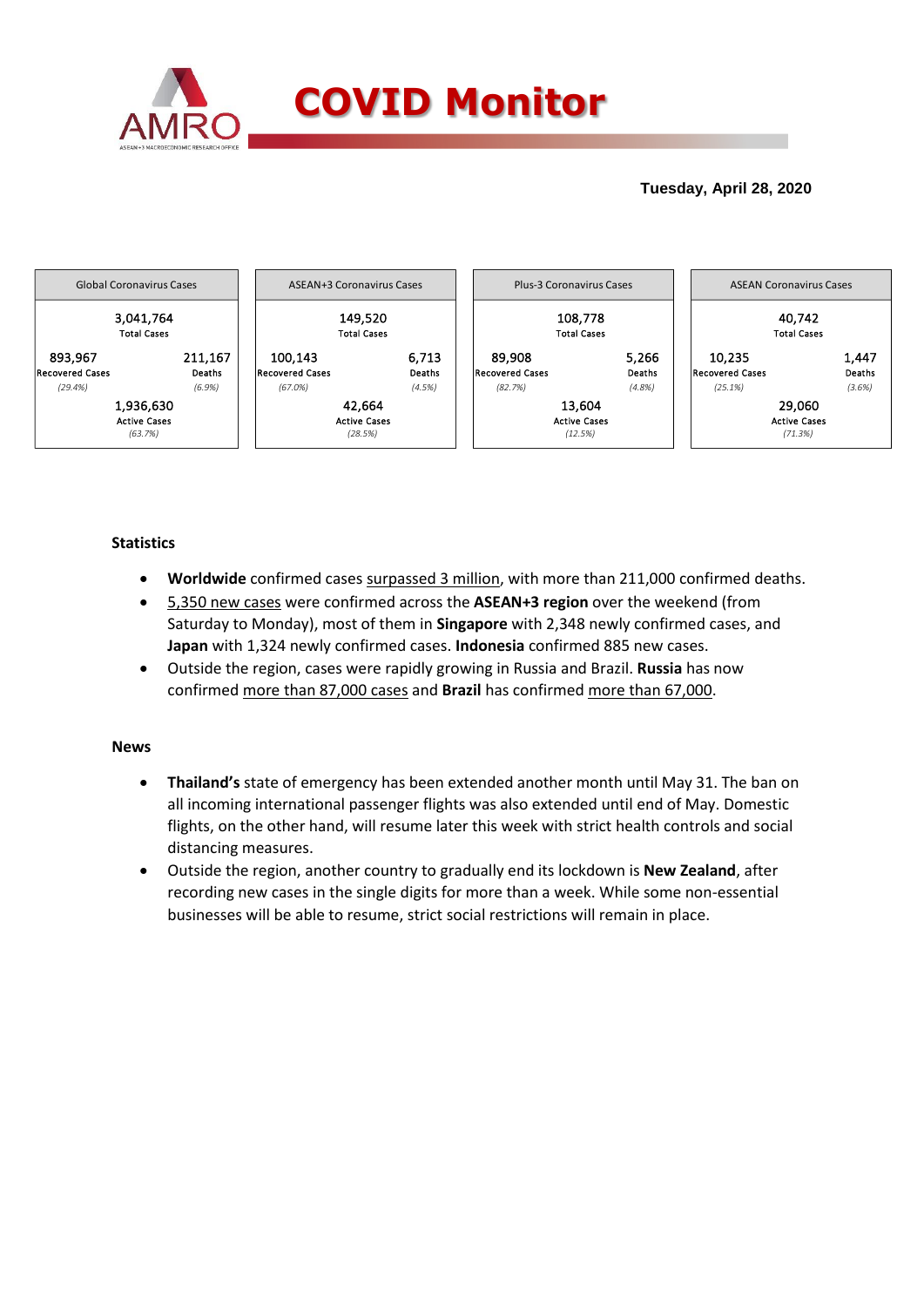

### Overview of Confirmed COVID-19 Cases

#### Data as of 27/4/2020

|                   | <b>Total</b> | Cases per 1M   | <b>New</b>     | <b>New cases</b>            | <b>ANew</b>                | ∆% New | <b>Total</b>  | <b>New</b>    | <b>Fatality</b> | <b>Total</b>   | Recovery     | <b>Active</b> |
|-------------------|--------------|----------------|----------------|-----------------------------|----------------------------|--------|---------------|---------------|-----------------|----------------|--------------|---------------|
| Economy           | Cases        | Population     | Cases          | $(7$ -day avg) <sup>1</sup> | $\text{Case}$ <sup>2</sup> | Cases  | <b>Deaths</b> | <b>Deaths</b> | <b>Rate (%)</b> | Recovered      | Rate $(%)^3$ | Cases         |
| Global            | 3,041,764    |                | 230,571        |                             | $-25,451$                  | 8.2    | 211,167       | 4,669         | 6.9             | 893,967        | 29.4         | 1,936,630     |
| ASEAN+3           | 149,520      |                | 5,350          | $\sqrt{2}$                  | $-410$                     | 3.7    | 6,713         | 54            | 4.5             | 100,143        | 67.0         | 42,664        |
| Plus-3            | 108,778      |                | 1,377          | $\sim$                      | $-27$                      | 1.3    | 5,266         | 15            | 4.8             | 89,908         | 82.7         | 13,604        |
| ASEAN             | 40,742       |                | 3,973          |                             | $-383$                     | 10.8   | 1,447         | 39            | 3.6             | 10,235         | 25.1         | 29,060        |
|                   |              |                |                |                             |                            |        |               |               |                 |                |              |               |
| China             | 82,836       | 59             | 17             | $\lambda$                   | -9                         | 0.0    | 4,633         | $\Omega$      | 5.6             | 78,368         | 94.6         | $-165$        |
| Hong Kong, China  | 1,037        | 136            | $\overline{2}$ |                             | $\mathbf{1}$               | 0.2    | 4             | $\pmb{0}$     | 0.4             | 787            | 75.9         | 246           |
| Japan             | 14,153       | 113            | 1,324          |                             | $-20$                      | 10.3   | 385           | 13            | 2.7             | 1,899          | 13.4         | 11,869        |
| Korea             | 10,752       | 207            | 34             |                             | $\mathbf{1}$               | 0.3    | 244           | $\mathbf{1}$  | 2.3             | 8,854          | 82.3         | 1,654         |
|                   |              |                |                |                             |                            |        |               |               |                 |                |              |               |
| Indonesia         | 9,096        | 34             | 885            |                             | $-141$                     | 10.8   | 765<br>99     | 25            | 8.4             | 1,151          | 12.7         | 7,180         |
| Malaysia          | 5,820        | 175            | 129            |                             | $-45$                      | 2.3    |               | $\mathbf{1}$  | 1.7             | 3,957          | 68.0         | 1,764         |
| Philippines       | 7,777        | 71             | 585            |                             | $-16$                      | 8.1    | 511           | 11            | 6.6             | 932            | 12.0         | 6,334         |
| Singapore         | 14,423       | 2,529          | 2,348          |                             | $-114$                     | 19.4   | 14            | $\mathbf{1}$  | 0.1             | 1,095          | 7.6          | 13,314        |
| Thailand          | 2,931        | 43             | 24             |                             | $-60$                      | 0.8    | 52            | $\mathbf 0$   | 1.8             | 2,609          | 89.0         | 270           |
| Brunei Darussalam | 138          | 306            | $\mathbf 0$    |                             | $\mathbf 0$                | 0.0    | $\mathbf{1}$  | $\mathbf 0$   | 0.7             | 124            | 89.9         | 13            |
| Cambodia          | 122          | $\overline{7}$ | $\mathbf 0$    |                             | 0                          | 0.0    | 0             | $\mathbf 0$   | 0.0             | 119            | 97.5         | 3             |
| Lao PDR           | 19           | 3              | $\Omega$       |                             | 0                          | 0.0    | 0             | $\mathbf 0$   | 0.0             | $\overline{7}$ | 36.8         | 12            |
| Myanmar           | 146          | 3              | $\overline{2}$ |                             | $-4$                       | 1.4    | 5             | $\mathbf 0$   | 3.4             | 16             | 11.0         | 125           |
| Vietnam           | 270          | $\overline{3}$ | $\mathbf 0$    |                             | $-2$                       | 0.0    | 0             | $\Omega$      | 0.0             | 225            | 83.3         | 45            |
|                   |              |                |                |                             |                            |        |               |               |                 |                |              |               |
| Belgium           | 46,687       | 4,054          | 2,394          |                             | $-698$                     | 5.4    | 7,207         | 176           | 15.4            | 10,878         | 23.3         | 28,602        |
| France            | 164,589      | 2,532          | 5,953          |                             | 1,531                      | 3.8    | 23,293        | 349           | 14.2            | 45,513         | 27.7         | 95,783        |
| Germany           | 158,758      | 1,913          | 3,759          |                             | $-617$                     | 2.4    | 6,126         | 122           | 3.9             | 114,500        | 72.1         | 38,132        |
| Italy             | 199,414      | 3,311          | 6,420          |                             | $-881$                     | 3.3    | 26,977        | 336           | 13.5            | 66,624         | 33.4         | 105,813       |
| Netherlands       | 38,245       | 2,213          | 1,710          |                             | $-236$                     | 4.7    | 4,518         | 76            | 11.8            |                | $\sim$       |               |
| Spain             | 229,422      | 4,895          | 9,658          |                             | $-3,521$                   | 4.4    | 23,521        | 332           | 10.3            | 120,832        | 52.7         | 85,069        |
| Switzerland       | 29,164       | 3,373          | 487            |                             | $-19$                      | 1.7    | 1,665         | 25            | 5.7             | 22,200         | 76.1         | 5,299         |
| UK                | 157,149      | 2,337          | 13,685         |                             | $-824$                     | 9.5    | 21,092        | 529           | 13.4            |                | $\bar{a}$    |               |
|                   |              |                |                |                             |                            |        |               |               |                 |                |              |               |
| Australia         | 6,721        | 259            | 44             |                             | $-1$                       | 0.7    | 83            | $\mathbf 1$   | 1.2             | 5,588          | 83.1         | 1,050         |
| Brazil            | 67,446       | 319            | 13,403         |                             | 461                        | 24.8   | 4,603         | 300           | 6.8             | 31,142         | 46.2         | 31,701        |
| Canada            | 49,616       | 1,312          | 5,560          |                             | 1,083                      | 12.6   | 2,841         | 152           | 5.7             | 18,268         | 36.8         | 28,507        |
| India             | 29,451       | 22             | 4,921          |                             | 187                        | 20.1   | 939           | 53            | 3.2             | 7,137          | 24.2         | 21,375        |
| Iran              | 91,472       | 1,087          | 3,278          |                             | $-75$                      | 3.7    | 5,806         | 77            | 6.3             | 70,933         | 77.5         | 14,733        |
| Russia            | 87,147       | 594            | 18,525         |                             | 326                        | 27.0   | 794           | 60            | 0.9             | 7,346          | 8.4          | 79,007        |
| Turkey            | 112,261      | 1,336          | 7,349          |                             | $-672$                     | 7.0    | 2,900         | 100           | 2.6             | 33,791         | 30.1         | 75,570        |
| lus               | 986,596      | 2,980          | 82,748         |                             | $-8,718$                   | 9.2    | 56,164        | 1,434         | 5.7             |                | $\omega$     |               |

Source: Haver Analytics, sourced from John Hopkins University; AMRO staff calculations.

Notes: New cases since last business day. Monday's data includes weekend data. Δ% refers to percentage change since last business day. Fatality rate measured as deaths per confirmed infections.

1/ Since January 31, 2020.

2/ As new data is recorded on business days only, Monday's data includes weekend data. For ease of comparison, ΔNew Cases for Monday's data is based on the 3-day Saturday-Monday average. 3/ Recovery rate is a proxy for the stage of the cycle.